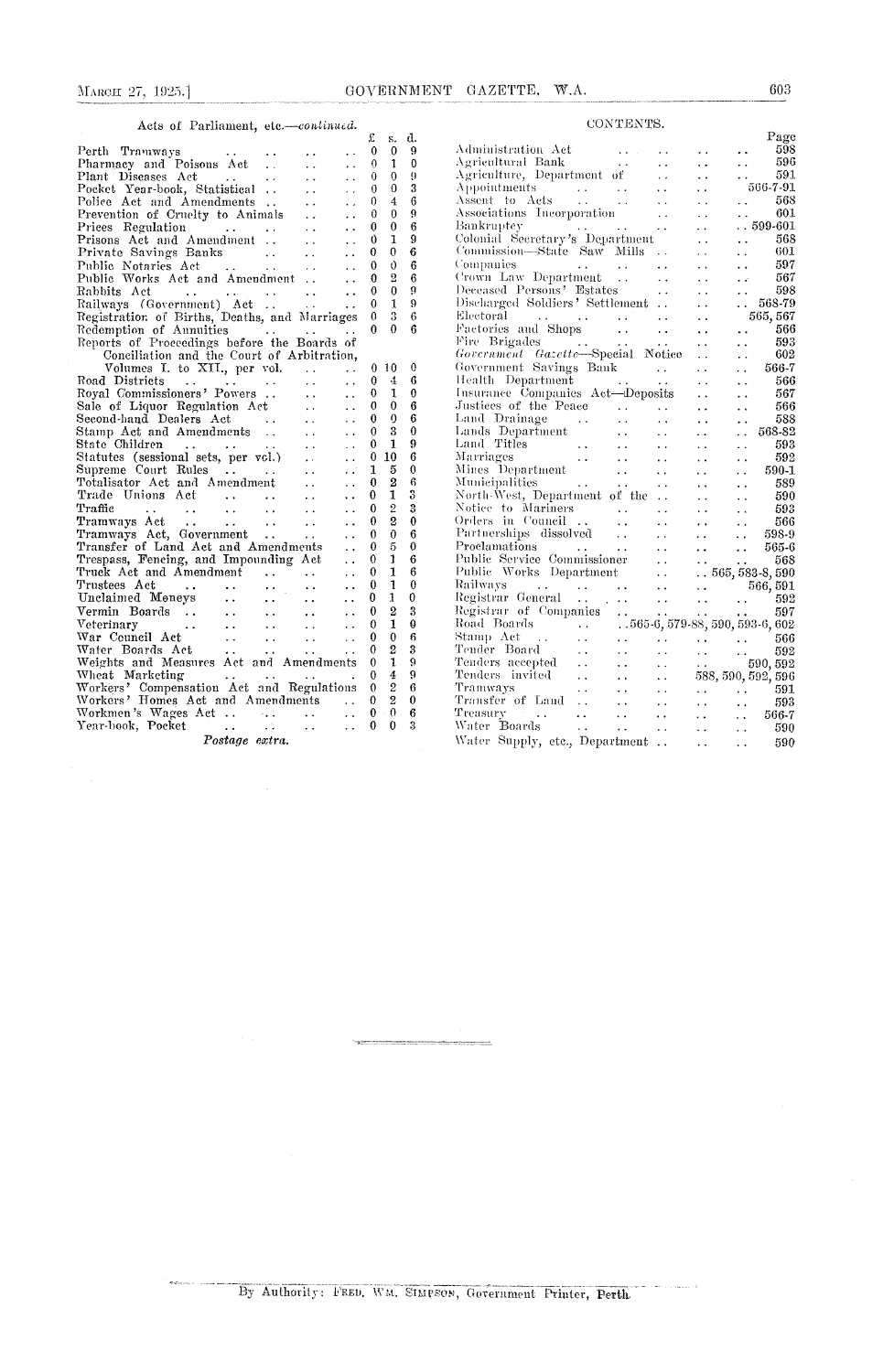

## Government Gazette

## PERTH, FRIDAY, 27 MARCH 1925 No. 14

© STATE OF WESTERN AUSTRALIA

## **CONTENTS**

Administration Act Agricultural Bank Agriculture, Department of Appointments Assent to Acts Associations Incorporation Bankruptcy Colonial Secretary's Department Commission—State Saw Mills Companies Crown Law Department Deceased Persons' Estates Discharged Soldiers' Settlement Electoral Factories and Shops Fire Brigades Government Gazette—Special Notice Government Savings Bank Health Department Insurance Companies Act—Deposits Justices of the Peace Land Drainage Lands Department Land Titles Marriages Mines Department Municipalities North-West, Department of the Notice to Mariners Orders in Council Partnerships dissolved Proclamations Public Service Commissioner Public Works Department Railways Registrar General Registrar of Companies Road Boards Stamp Act Tender Board Tenders accepted